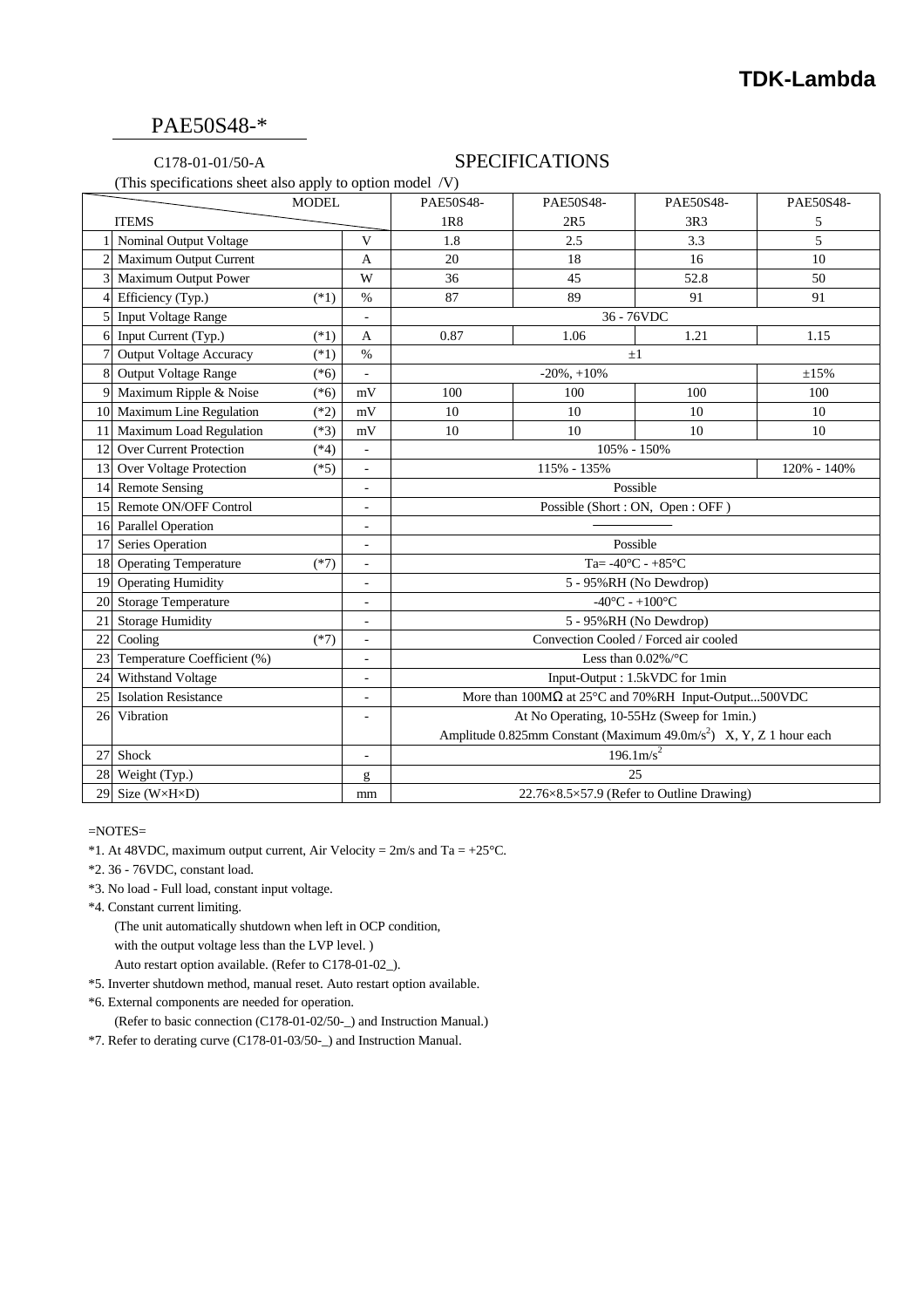# **TDK-Lambda**

# PAE50S48-\*

## C178-01-02/50-A

(This specifications sheet also apply to option model /V)



## $=$ NOTES $=$

- \*1. Use an external fuse (fast blow type) for each unit.
- \*2. Put input capacitor.
	- C1: 33uF ceramic capacitor or electrolytic capacitor
- \*3. Put output capacitors.
	- C2: 1uF ceramic capacitor
	- C3: 10uF tantalum capacitor or electrolytic capacitor
- \*4. Refer to instruction manual for further details.

## 2. OPTION TABLE

| Option          | OVP                      | ∩CP                      |  |  |
|-----------------|--------------------------|--------------------------|--|--|
|                 | Shut down                | Shut down                |  |  |
| <b>Standard</b> | (ON/OFF control reset or | (ON/OFF control reset or |  |  |
|                 | manual reset)            | manual reset)            |  |  |
|                 | Auto restart             | Auto restart             |  |  |